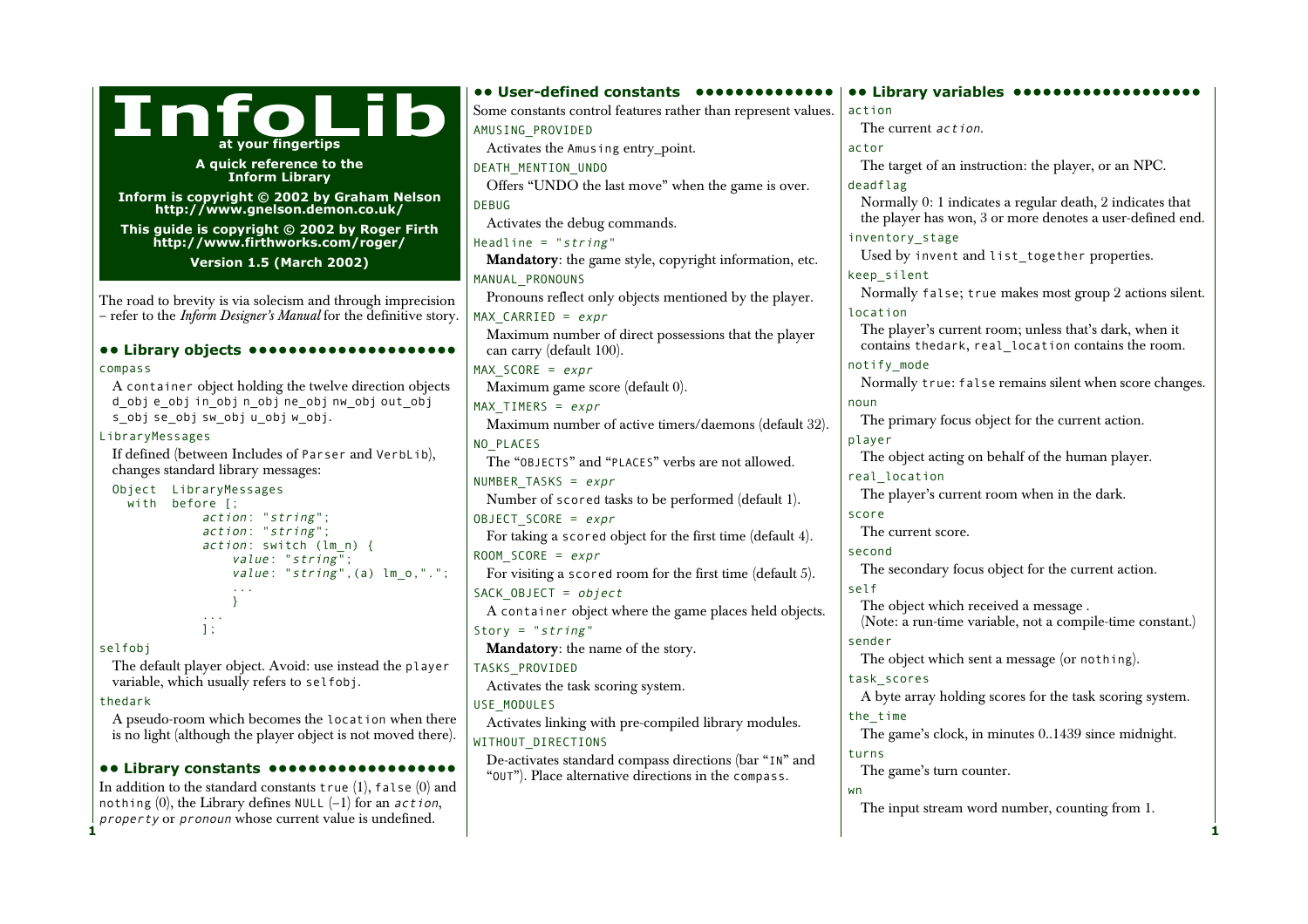**•• Library routines ••••••••••••••••••••** Achieved(expr) A scored task has been achieved. AfterRoutines() In a group 2 action, controls output of 'after' messages. AllowPushDir() An object can be pushed from one location to another. Banner() Prints the game banner. ChangePlayer(object, flag) Player assumes the persona of the *object*. If the optional flag is true, room descriptions include "(as  $object$ )". CommonAncestor(object1,object2) Returns the nearest object which a parental relationship to both objects, or nothing. DictionaryLookup(byte\_array, length) Returns address of word in dictionary, or 0 if not found. DrawStatusLine() Refreshes the status line. GetGNAOfObject(object) Returns gender-number-animation 0..11 of the object. HasLightSource(object) Returns true if the object has light. IndirectlyContains(parent\_object,object) Returns true if object is currently a child or grand-child or great-grand-child... of the parent object. IsSeeThrough(object) Returns true if light can pass through the object. Locale(object,"string1","string2") Describes the contents of object, and returns their number. After objects with own paragraphs, the rest are listed preceded by string1 or string2. LoopOverScope(routine,actor) Calls routine(object) for each object in scope. If the optional actor is supplied, that defines the scope. MoveFloatingObjects() Adjusts positions of game's found\_in objects. NextWord() Returns the next dictionary word in the input stream, incrementing wn by one. Returns false if the word is not in the dictionary, or if the input stream is exhausted.

### NextWordStopped() Returns the next dictionary word in the input stream, incrementing wn by one. Returns false if the word is not in the dictionary, –1 if the input stream is exhausted. NounDomain(object1,object2,type) Performs object parsing; see also ParseToken(). ObjectIsUntouchable(object,flag) Tests if there is a barrier – a container object which is not open – between player and  $\omega$  *i* ect. Unless the optional  $\hat{f}$ l ag is true, outputs "You can't because ... is in the way". Returns true is a barrier is found, otherwise false. OffersLight(object) Returns true if the object offers light. ParseToken(type,value) Performs general parsing; see also NounDomain(). PlaceInScope(object) Used in an add to scope property or scope= token to put the  $object$  into scope for the parser. PlayerTo(object,flag) Moves the player to *object*. Prints its description unless optional  $f \, \overline{\iota}$  ag is 1 (no description) or 2 (as if walked in). PrintOrRun(object,property,flag) If object.property is a string, output it (followed by a newline unless optional  $f \, \overline{\overline{f}}$  and  $\overline{\overline{f}}$  and  $\overline{\overline{f}}$  and  $\overline{\overline{f}}$  are  $\overline{\overline{f}}$ it's a routine, run it and return what the routine returns. PronounNotice(object) Associates an appropriate pronoun with the object. PronounValue('pronoun') Returns the object to which 'it' (or 'him', 'her', 'them') currently refers, or nothing. ScopeWithin(*object*) Used in an add to scope property or scope= token to put the contents of the *object* in scope for the parser. SetPronoun('pronoun',object) Defines the object to which a given pronoun refers. SetTime(expr1,expr2) Sets the time to  $\exp t1$  (in mins 0..1439 since midnight), running at expr2 (+ve: expr2 minutes pass each turn; –ve: -expr2 turns take one minute; zero: time stands still). StartDaemon(object)

Starts the object's daemon.

#### StartTimer(object.expr)

Starts the  $object's$  timer, initialising its time left to expr. The object's time out property will be called after that number of turns have elapsed.

## StopDaemon(object)

Stops the *object*'s daemon.

## StopTimer(*object*)

Stops the *object*'s timer.

### TestScope(object,actor)

Returns true if the object is in scope, otherwise false. If the optional actor is supplied, that defines the scope.

### TryNumber(expr)

Parses word expr in the input stream as a number, recognising decimals, also English words one..twenty. Returns the number 1..10000, or -1000 if the parse fails.

## UnsignedCompare(expr1,expr2)

Returns –1 if  $\exp r1$  is less than  $\exp r2$ , 0 if  $\exp r1$  equals expr2, and 1 if expr1 is greater than expr2. Both expressions are unsigned, in the range 0..65535.

## WordAddress(expr)

Returns a byte array contains the raw text of word expr in the input stream.

## WordInProperty(word,object,property)

Returns true if the dictionary word is listed in the  $property$  values for the  $object.$ 

## WordLength(expr)

Returns the length of word expr in the input stream.

## WriteListFrom(*obiect.expr*)

Outputs a list of object and its siblings, in the given style, an *expr* formed by adding any of: ALWAYS BIT, CONCEAL\_BIT, DEFART\_BIT, ENGLISH\_BIT, FULLINV\_BIT, INDENT\_BIT, ISARE\_BIT, NEWLINE\_BIT, PARTINV\_BIT, RECURSE BIT, TERSE BIT, WORKFLAG BIT.

## YesOrNo()

Returns true if the player types "YES", false for "NO".

## ZRegion(arg)

Returns the type of its arg: 3 for a string address, 2 for a routine address, 1 for an object number, or 0 otherwise.

**2**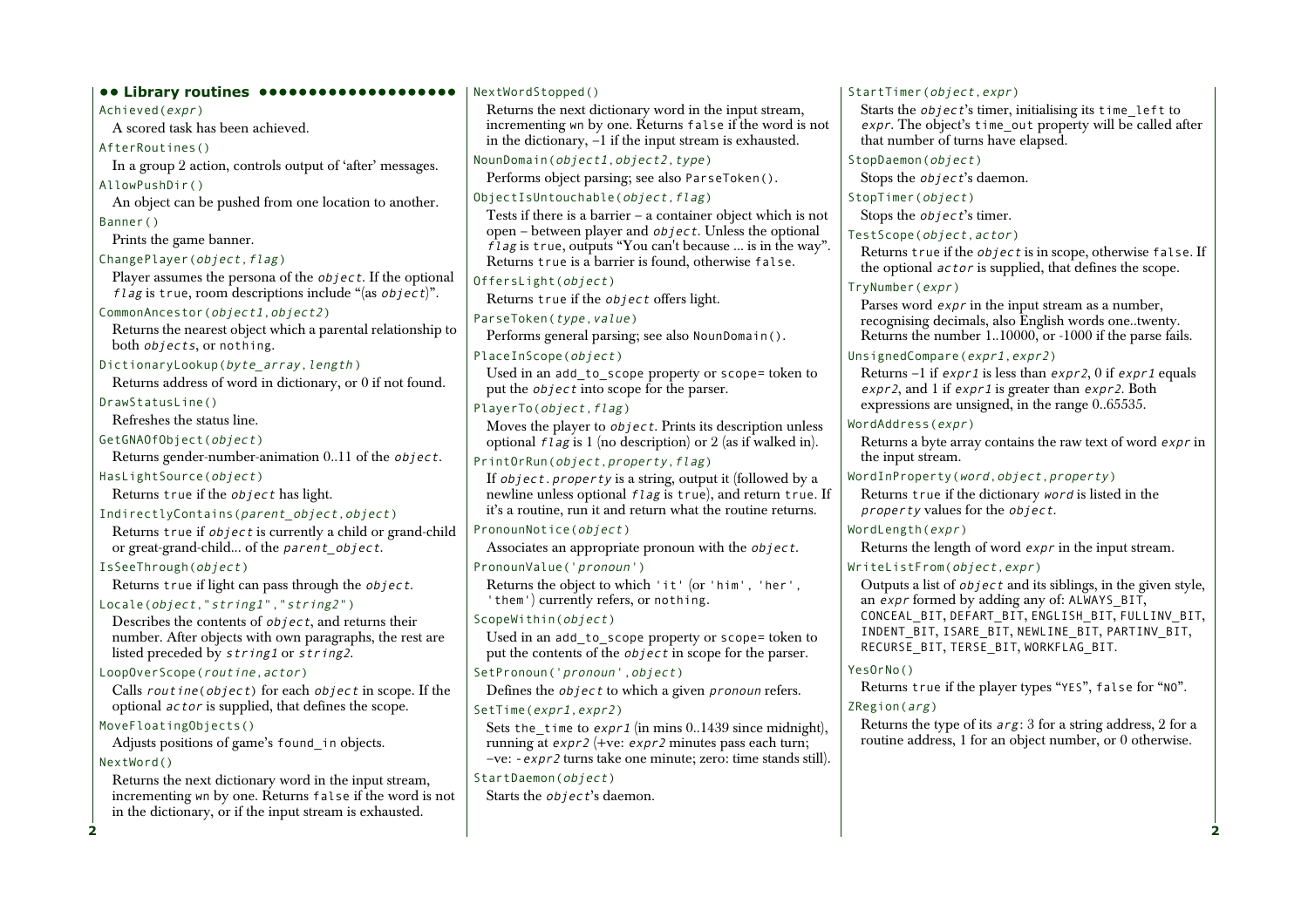#### **•• Object properties •••••••••••••••••••**

Where the *value* of a property can be a routine, several formats are possible (but remember: embedded "]" returns false, standalone "]" returns true, ):

property [; statement; statement; ... ]

property [; return routine(); ]

property [; routine(); ]

property routine

"⊕" marks an additive property: such properties in an Object definition supplement, rather than supersede, the same properties in a Class definition (and are dealt with first).

### add to scope

For an object: additional objects which follow it in and out of scope. The value can be: a space-separated list of objects, or a routine which invokes PlaceInScope() or ScopeWithin() to specify objects.

#### after ⊕

For an object: receives every action and fake\_action for which this is the noun.

For a room: receives every action which occurs here.

The value is a routine of structure similar to a switch statement, having cases for the appropriate actions (and an optional default as well); it is invoked after the action has happened, but before the player has been informed. The routine should return: false to continue, telling the player what has happened, or true to stop processing the action and produce no further output.

### article

For an object: the object's indefinite article – the default is automatically "a", "an" or "some". The value can be: a string, or a routine which outputs a string.

### articles

For a non-English object: its definite and indefinite articles. The value is an array of strings.

### before ⊕

**3**

For an object: receives every action and fake\_action for which this is the noun.

For a room: receives every action which occurs here.

The value is a routine invoked before the action has happened. See after.

#### cant\_go

For a room: the message when the player attempts an impossible exit. The  $\overline{v}$  alue can be: a string, or a routine which outputs a string.

#### capacity

For a container or supporter object: the number of objects which can be placed in or on it – the default is 100. For the player: the number which can be carried – selfobj has an initial capacity of MAX\_CARRIED.

The *value* can be: a number, or a routine which returns a number.

### d\_to

For a room: a possible exit. The value can be:

- false (the default): not an exit;
- a string: output to explain why this is not an exit;
- a *room*: the exit leads to this room;
- a door object: the exit leads through this door;
- a routine which should return: false, a string, a room, <sup>a</sup> door object, or true to signify 'not an exit' and produce no further output.

### daemon

The *value* is a routine which can be activated by StartDaemon(*object*) and which then runs once each turn until deactivated by StopDaemon(object).

### describe ⊕

For an object: called before the object's description is output. For a room: called before the room's (long) description is output.

The value is a routine which should return: false to continue, outputting the usual description, or true to stop processing and produce no further output.

### description

For an object: its description (output by Examine). For a room: its long description (output by Look).

The *value* can be: a string, or a routine which outputs a string.

## door\_dir

For a compass object  $(d \circ b)$ , e $\circ b$ j, ...): the direction in which an attempt to move to this object actually leads. For a door object: the direction in which this door leads.

The value can be: a directional property  $(d_0, e_1, d_0)$ , or a routine which returns such a property.

### door\_to

For a door object: where it leads. The value can be:

- false (the default): leads nowhere;
- a string: output to explain why door leads nowhere;
- a *room*: the door leads to this room;
- a routine which should return: false, a string, a room, or true to signify 'leads nowhere' without producing any output.

## e\_to

### See d\_to.

### each\_turn ⊕

Invoked at the end of each turn (after all appropriate daemons and timers) whenever the object is in scope. The value can be: a string, or a routine.

### found\_in

For an object: the rooms where this object can be found, unless it has the absent attribute. The value can be:

- a space-separated list of rooms (where this object can be found) or *objects* (whose locations are tracked by this object);
- a routine which should return: true if this object can be found in the current location, otherwise false.

### grammar

For an animate or talkable object: the value is a routine called when the parser knows that this object is being addressed, but has yet to test the grammar. The routine should return: false to continue, true to indicate that the routine has parsed the entire command, or a dictionary word ('word' or -'word').

### in\_to

See d\_to.

## initial

For an object: its description before being picked up. For a room: its description when the player enters the room.

The *value* can be: a string, or a routine which outputs a string.

### inside\_description

For an enterable object: its description, output as part of the room description when the player is inside the object. The *value* can be: a string, or a routine which outputs a string.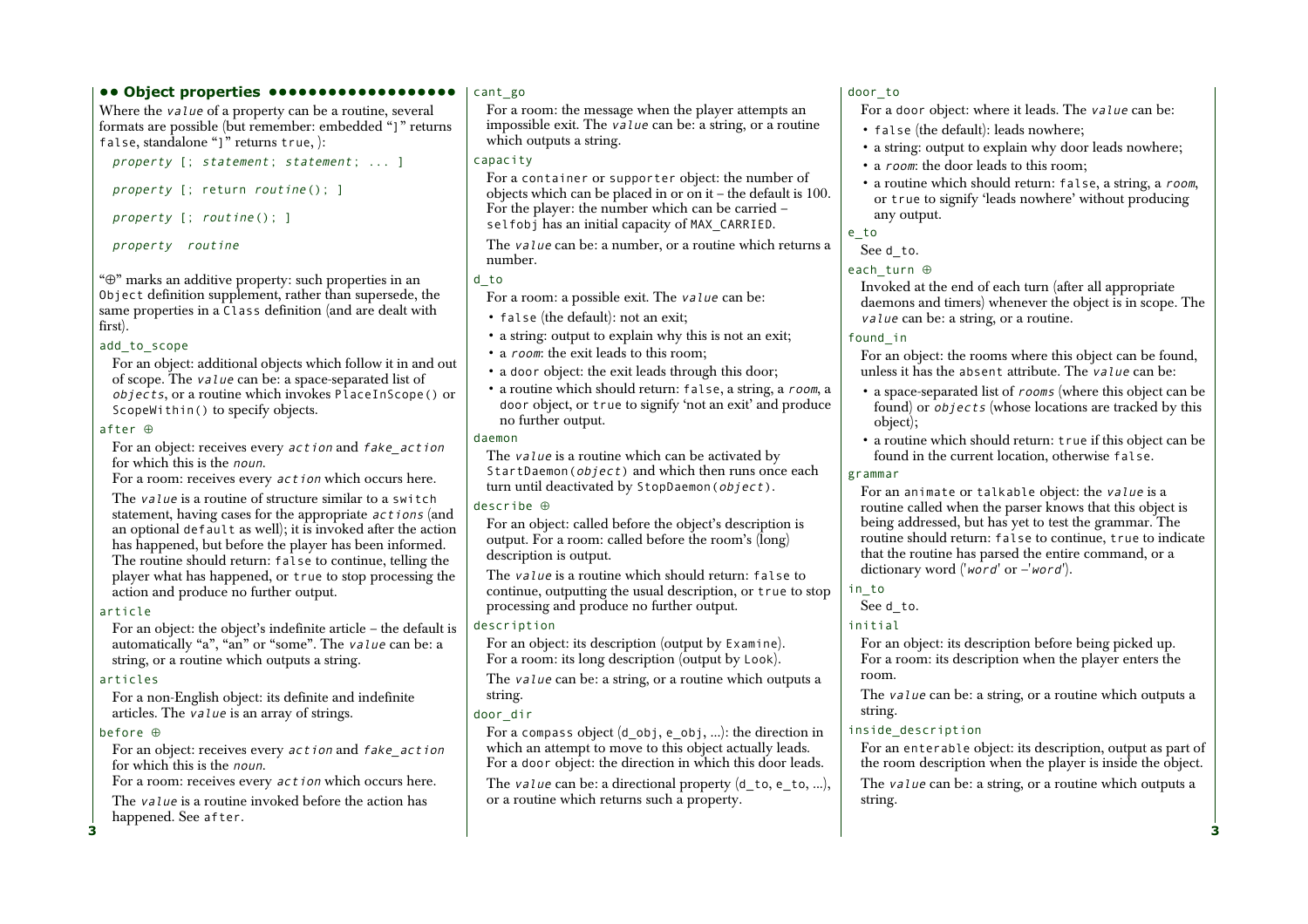#### invent

For an object: the value is a routine for outputting the object's inventory listing, which is called twice. On the first call nothing has been output; inventory\_stage has the value 1, and the routine should return: false to continue or true to stop processing and produce no further output. On the second call the object's indefinite article and short name have been output, but not any subsidiary information; inventory\_stage has the value 2, and the routine should return: false to continue or true to stop processing and produce no further output.

#### life ⊕

For an animate object: receives person-to-person actions (Answer Ask Attack Give Kiss Order Show Tell ThrowAt WakeOther) for which this is the noun. The value is a routine of structure similar to a switchstatement, having cases for the appropriate actions (and an optional default as well). The routine should return: false to continue, telling the player what has happened, or true to stop processing the action and produce no further output.

#### list together

For an object: groups related objects when outputting an inventory or room contents list. The value can be:

- a *number*: all objects having this value are grouped;
- a  $string:$  all objects having this value are grouped as a count of the string;
- a routine which is called twice. On the first call nothing has been output; inventory stage has the value 1, and the routine should return: false to continue, or true to stop processing and produce no further output. On the second call the list has been output; inventory\_stage has the value 2, and there is no test on the return value.

n\_to

See d\_to.

#### name ⊕

Defines a space-separated list of words which are added to the Inform dictionary. Each word can be supplied in apostrophes '...' or quotes "..."; in all other cases only words in apostrophes update the dictionary.

For an object: identifies this object. For a room: outputs "does not need to be referred to".

#### ne\_to

**4**

See d\_to.

#### number

For an object or room: the value is a general-purpose variable freely available for use by the program. A player object must provide (but not use) this variable.

nw\_to

See d\_to.

#### orders

For an animate or talkable object: the value is a routine called to carry out the player's orders. The routine should return: false to continue, or true to stop processing the action and produce no further output.

See d\_to.

parse\_name

For an object: the value is a routine called to parse an object's name. The routine should return: zero if the text makes no sense, –1 to cause the parser to resume, or the positive number of words matched.

#### plural

For an object: its plural form, when in the presence of others like it. The value can be: a string, or a routine which outputs a string.

#### react\_after

For an object: detects nearby actions – those which take place when this object is in scope. The value is a routine invoked after the action has happened, but before the player has been informed. See after.

### react\_before

For an object: detects nearby actions – those which take place when this object is in scope. The value is a routine invoked before the action has happened. See after.

s\_to

se\_to

## See d\_to.

short\_name

For an object: an alternative or extended short name. The value can be: a string, or a routine which outputs a string. The routine should return: false to continue by outputting the object's 'real' short name (from the head of the object definition), or true to stop processing the action and produce no further output.

#### short name indef

For a non\_English object: the short name when preceded by an indefinite object. The value can be: a string, or a routine which outputs a string.

sw\_to

See d\_to.

### time\_left

For a timer object: the value is a variable to hold the number of turns left until this object's timer – activated and initialised by StartTimer( $object$ ) – counts down to zero and invokes the object's time\_out property.

### time\_out

For a timer object: the value is a routine which is run when the object's time left value – initialised by StartTimer(object), and not in the meantime cancelled by StopTimer( $object$ ) – counts down to zero.

## u\_to

w\_to

# See d\_to.

when closed

when open

For a container or door object: used when including this object in a room's long description. The value can be: a string, or a routine which outputs a string.

### when\_off

when\_on For a switchable object: used when including this object in a room's long description. The value can be: a string, or a routine which outputs a string.

### with key

For a lockable object: the 'key' object needed to lock and unlock the object, or nothing if no key fits.

out\_to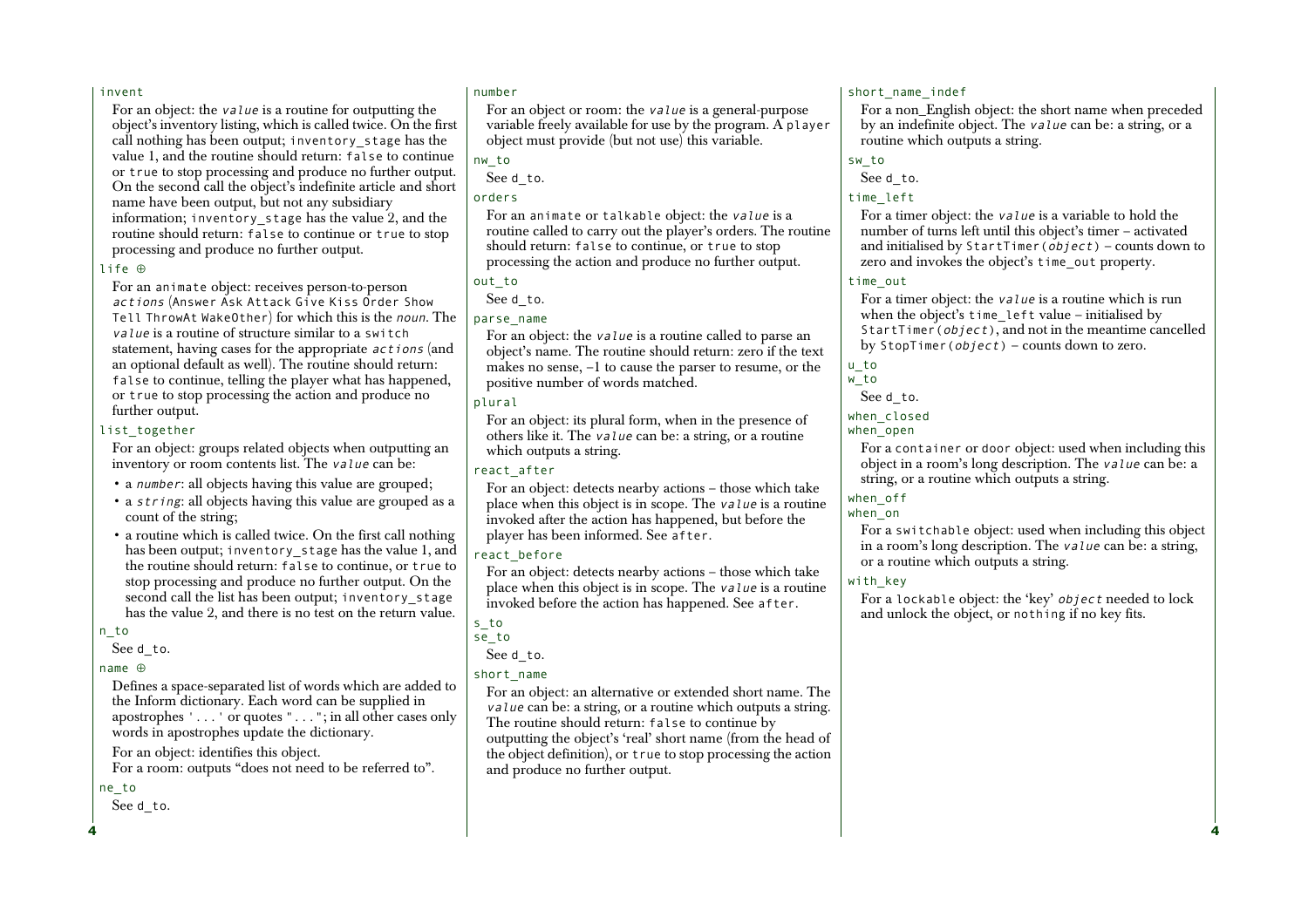| <b> Object attributes </b>                                  | pluralname                                                                                   | ChooseObjects(object, flag)                                                                                                 |
|-------------------------------------------------------------|----------------------------------------------------------------------------------------------|-----------------------------------------------------------------------------------------------------------------------------|
| absent                                                      | For an object: is plural.                                                                    | Parser has found "ALL" or an ambiguous noun phrase and                                                                      |
| For a 'floating' object (one with a found_in property,      | proper                                                                                       | decided that <i>object</i> should be excluded ( $\text{flag}$ is 0), or                                                     |
| which can appear in many rooms): is no longer there.        | For an object: the short name is a proper noun, therefore                                    | included $(f \text{lag is 1})$ . The routine should return: 0 to let                                                        |
| animate                                                     | not to be preceded by "The" or "the".                                                        | this stand, 1 to force inclusion, or 2 to force exclusion. If<br>flag is 2, the parser is undecided, and the routine should |
| For an object: is a living creature.                        | scenery                                                                                      | return an appropriate score 09.                                                                                             |
| clothing                                                    | For an object: can't be taken; is not listed in a room                                       | DarkToDark()                                                                                                                |
| For an object: can be worn.                                 | description.                                                                                 | The player has moved from one dark room to another.                                                                         |
| concealed                                                   | scored                                                                                       | DeathMessage()                                                                                                              |
| For an object: is present but hidden from view.             | For an object: awards OBJECT_SCORE points when taken                                         | The player has died and deadflag is 3 or more.                                                                              |
| container                                                   | for the first time. For a room: awards R00M_SC0RE points<br>when visited for the first time. | GamePostRoutine()                                                                                                           |
| For an object: other objects can be put in (but not on) it. |                                                                                              | Called after all actions.                                                                                                   |
| door                                                        | static<br>For an object: can't be taken.                                                     | GamePreRoutine()                                                                                                            |
| For an object: is a door or bridge between rooms.           |                                                                                              | Called before all actions.                                                                                                  |
| edible                                                      | supporter<br>For an object: other objects can be put on (but not in) it.                     | Initialise()                                                                                                                |
| For an object: can be eaten.                                | switchable                                                                                   | Mandatory; note British spelling: called at start. Must                                                                     |
| enterable                                                   | For an object: can be switched off or on.                                                    | set location; can return 2 to suppress game banner.                                                                         |
| For an object: can be entered.                              | talkable                                                                                     | InScope()                                                                                                                   |
| female                                                      | For an object: can be addressed in "object, do this" style.                                  | Called during parsing.                                                                                                      |
| For an animate object: is female.                           | transparent                                                                                  | LookRoutine()                                                                                                               |
| general                                                     | For a container object: objects inside it are visible.                                       | Called at the end of every Look description.                                                                                |
| For an object or room: a general-purpose flag.              | visited                                                                                      | NewRoom()                                                                                                                   |
| light                                                       | For a room: is being, or has been, visited by the player.                                    | Called when room changes, before description is output.                                                                     |
| For an object or room: is giving off light.                 | workflag                                                                                     | ParseNoun(object)                                                                                                           |
| lockable                                                    | Temporary internal flag, also available to the program.                                      | Called to parse the <i>object</i> 's name.                                                                                  |
| For an object: can be locked; see the with_key property.    | worn                                                                                         | ParseNumber(byte_array, length)                                                                                             |
| locked                                                      | For a clothing object: is being worn.                                                        | Called to parse a number.                                                                                                   |
| For an object: can't be opened.                             |                                                                                              | ParserError(number)                                                                                                         |
| male                                                        | • Optional entry points •                                                                    | Called to handle an error.                                                                                                  |
| For an animate object: is male.                             | These routines, if you supply them, are called when shown.                                   | PrintRank()                                                                                                                 |
| moved                                                       | AfterLife()                                                                                  | Completes the output of the score.                                                                                          |
| For an object: is being, or has been, taken by the player.  | The player has died. Setting deadflag to 0 resurrects her.                                   | PrintTaskName(number)                                                                                                       |
| neuter                                                      | AfterPrompt()                                                                                | Prints the name of the task.                                                                                                |
| For an animate object: is neither male nor female.          | The ">" prompt has been output.                                                              | PrintVerb(addr)                                                                                                             |
| on                                                          | Amusing()                                                                                    | Called when an unusual verb is printed.                                                                                     |
| For a switchable object: is switched on.                    | The player has won and AMUSING_PROVIDED is defined.                                          | TimePasses()                                                                                                                |
| open                                                        | BeforeParsing()                                                                              | Called after every turn.                                                                                                    |
| For a container or door object: is open.                    | The parser has input some text, set up the buffer and parse                                  | UnknownVerb()                                                                                                               |
| openable                                                    | tables, and initialised wn to 1, but done nothing else.                                      | Called when an unusual verb is encountered.                                                                                 |
| For a container or door object: can be opened.              |                                                                                              |                                                                                                                             |
| 5                                                           |                                                                                              |                                                                                                                             |